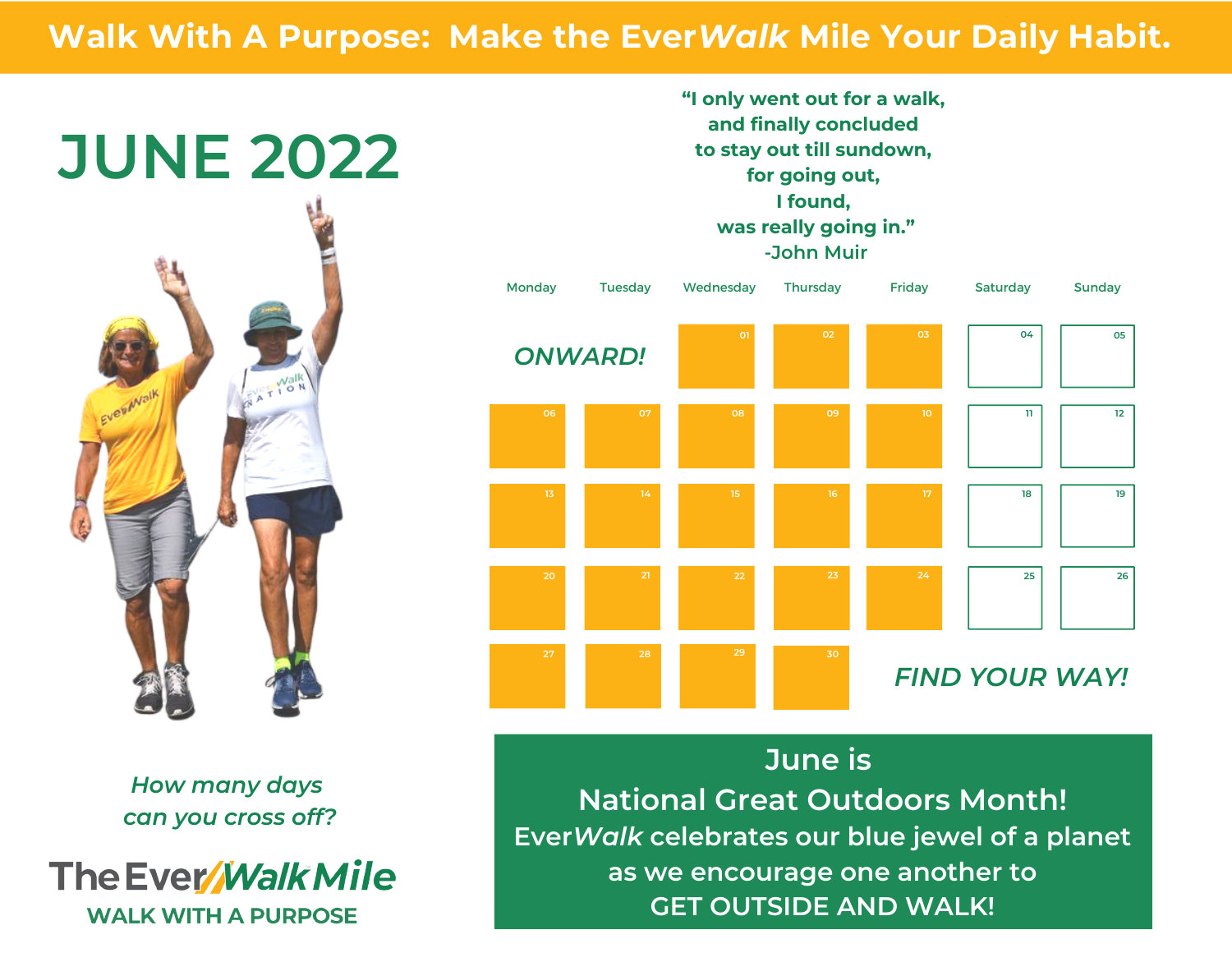## The Ever Walk Mile

## YOUR CALL TO ACTION:

Walk With A Purpose: Make the EverWalk Mile a Daily Habit.

### WHY WALK? AND WHY EVERYDAY?

"Sitting is the New Smoking": Break the habit of sitting by creating a new habit: The EverWalk Mile

EverWalk believes that the unfortunate American pastime of sitting can be liberated by the simple, infinitely pleasurable act of walking. Walking even a short distance stirs our happy endorphins. prompts us to consider our lives and our dreams, puts our bodies into the motion they need.

## "Your words become your actions. Your actions become your habits. Your habits become your values. Your values become your destiny."

- Mahatma Gandhi

#### WHAT DO I DO?

- Make the commitment to walk one consecutive mile every single day. (This will take 15—30 minutes, depending on your speed and stride.)
- Cross off each day that you walk the EverWalk Mile on our downloadable calendar or track it on our virtual walking app.
- In 2022, we are partnering with the Walker Tracker, where you can walk with others doing their EverWalk Mile.
- $\cdot$  If you are interested in joining this app and premium walking community -- and have never joined an EverWalk virtual event, please visit the Virtual EverWalk page on the EverWalk website: https://everwalk.com/virtual-everwalk/
- Join the One Mile Club on the app to find fellow Milers.

#### ACCOUNTABILITY

- The EverWalk Mile is for YOU! Don't cheat on yourself. A mile is a mile — inside or out. It's not the total number of steps you walk in a day between the sofa and the fridge. LOL!
- You are making a daily commitment to yourself to walk a mile without stopping, if at all possible.

#### ENCOURAGEMENT

Find an EverWalk Mile buddy on The One Mile Club on the Nation Network. Or reach out to a friend or family member to walk with you — in person or virtually.

#### CELEBRATE YOURSELF

Post photos of your EverWalk Mile on The One Mile Club, our Facebook Group Page, or on your own social media pages. Hashtag #EverWalkMile